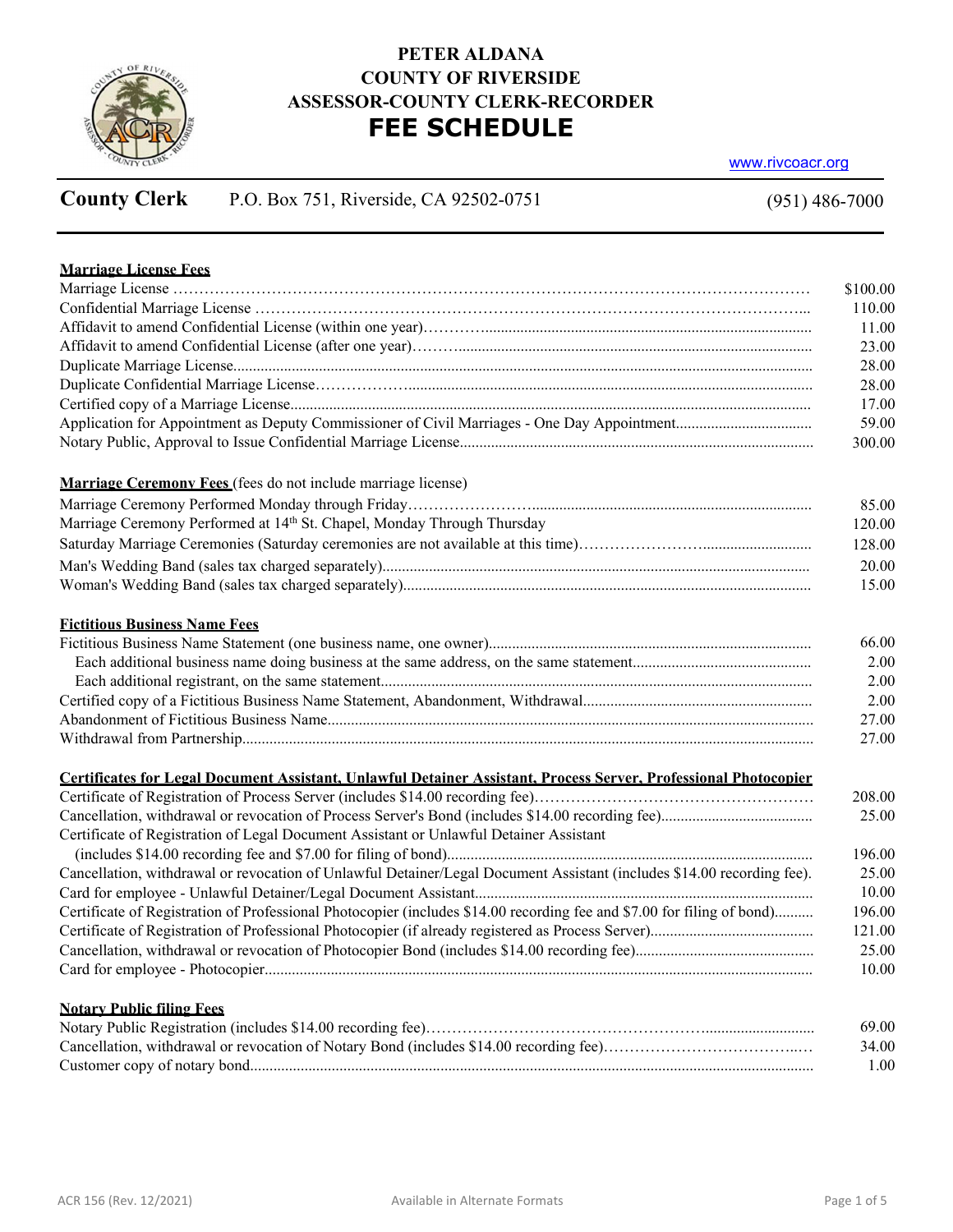## **COUNTY CLERK FEE SCHEDULE, continued...**

#### **Surety Fees**

| \$27.00 |
|---------|
| 27.00   |
| 3.50    |
| 27.00   |

#### **County Clerk's Copy and Certification Fees**

| 1.75  |
|-------|
| 1.00  |
| 0.10  |
| 3.50  |
| 22.00 |
| 2.25  |
| 10.00 |
| 1.00  |
| 0.10  |

#### **Filing Fees**

| 5.00  |
|-------|
| 50.00 |
| 2.25  |
|       |
|       |
|       |

#### **Other Fees**

| Bank<br>" кешпест. | 2.00 |
|--------------------|------|
|--------------------|------|

#### **NOTE:**

#### **No documents will be returned unless a stamped, self-addressed envelope is included.**

DISCLAIMER: The information contained herein was valid at the time of publication. The Assessor-County Clerk-Recorder reserves the right to modify, change or make improvements at any time, without notice, and assumes no liability for damages incurred directly or indirectly as a result of errors, omissions or discrepancies.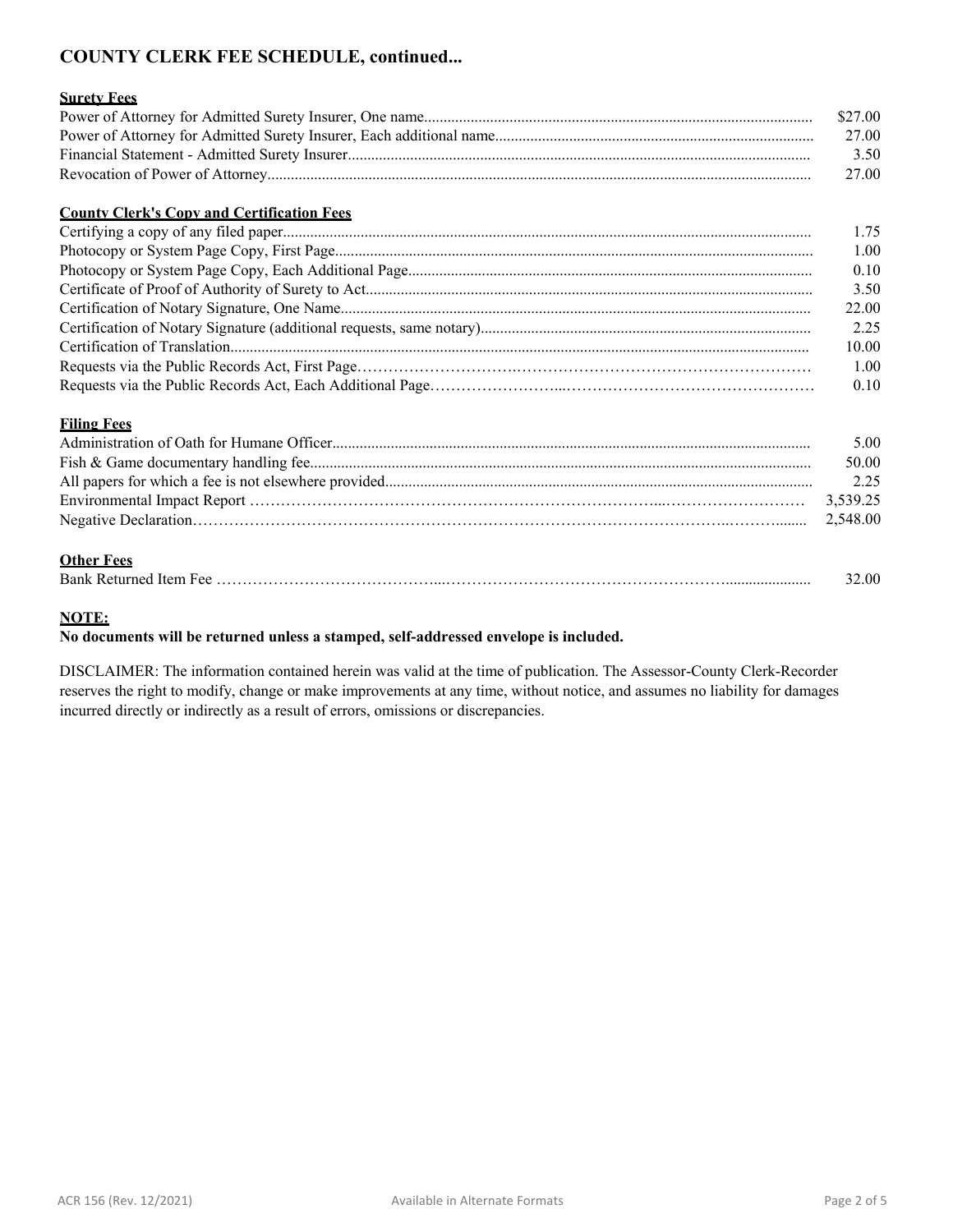### **Recorder** P.O. Box 751, Riverside, CA 92502-0751

**Basic Recording Fees** First Page................................................................................................................................................................................ \$14.00 Each Additional Page......................................................................................................................................................... 3.00 Each Additional Title………………................................................................................................................................. 14.00 Release of lien by a government agency for each recording reference (Excludes Federal Govt. which are charged Basic Recording Fees)...................................................................................................................................................................... 20.00 State Fee – Building Homes and Jobs Act Fee – Calculated per Title/Parcel\*Per Title\*………………………………….. 75.00\* \*A new State fee of up to \$225.00 goes into effect January 1, 2018. [Click here](https://www.asrclkrec.com/media/Recording_Fee_Notice_Jan_1) to learn more. **Additional Recording Fees** Each page if ANY page is not 8 1/2" x 11"............................................................................................................................ 3.00 Each page containing small print........................................................................................................................................... 1.00 Each group of 10 names or fractional portion after first 10…............................................................................................... 1.00 Involuntary lien notification for each debtor address against whom an involuntary lien is recorded.................................... 13.00 For each additional recording reference which requires additional indexing…………………………………..……...…… 1.00 **Copy and Search Fees** Customer Copy Label, at the time of recordation only….….………………………………………...…………………… 2.00 Conformed Map Copy, at time of recordation only............................................................................................................... 20.00 Official Records - Regular copy, First Page…………..…………………………………….……………………………… 7.00 Official Records - Regular copy, Each Additional Page……………………………………..…………………………… 1.00 System Page Copy……………..………………………………………………..………………………………………… 1.00 Certification of complete regular copy................................................................................................................................... 2.00 Requests via the Public Records Act, First Page…………………...……………………………………………………… 1.00 Requests via the Public Records Act, Each Additional Page…………………………………….………………………… 0.10 **Copy and Certification of Vital Records** Birth Certificate, copy or search............................................................................................................................................. 32.00 Birth Certificate, Government Agency fee for copy or search............................................................................................... 22.00 Death Certificate, copy or search........................................................................................................................................... 24.00 Death Certificate, Government Agency fee for copy or search............................................................................................. 24.00 Marriage Certificate, copy or search...................................................................................................................................... 17.00 Marriage Certificate, Government Agency fee for copy or search........................................................................................ 12.00 **Filing Fees** First page, Each Map.............................................................................................................................................................. 9.00 Each Additional Page......................................................................................................................................................... 2.00 California Preliminary 20-Day Notice................................................................................................................................... 65.00 **Real Estate Fraud Prosecution Trust Fund** Each Title: Abstract of Judgment; Amended Deed of Trust; Affidavit; Assignment of Deed of Trust; Assignment of Mortgage; Assignment of Mortgage/Deed of Trust; Assignment of a Lease; Assignment of Rents; Construction Deed of Trust; Covenants, Conditions, and Restrictions (CC&Rs); Declaration of Homestead; Deed of Trust; Easement; Extension of Deed of Trust; Lease; Lien; Lot Line Adjustment; Mechanic's Lien; Modification of a Deed of Trust; Notice of Completion; Notice of Default; Notice of Rescission of Declaration of Default; Notice of Trustee Sale; Quitclaim Deed; Reconveyance; Release; Release of Deed of Trust; Release of Obligation of Deed of Trust; Request for Notice; Subordinated Deed of Trust; Subordination Agreement; Substitution of Trustee; Trustee's Deed Upon Sale; UCC (Amendment, Assignment, Continuation, Statement, or Termination); any of the above titles being re-recorded. **Please Note: This fee will not apply to any document subject to Documentary Transfer Tax or any document recorded in connection with such document. For documents recorded in connection, visit our website at www.riversideacr.com for required exemption statements**.......................................................................................... **Preliminary Change of Ownership Report** Documents evidencing a change of ownership, NOT accompanied by a completed and signed 10.00 Preliminary Change of Ownership Report......................................................................................................................... 20.00 **Survey Monument Preservation Fund** Deeds (other than Quitclaim Deeds, Easements, and Deeds of Trust) transferring ownership in real property that do not describe a complete lot created by a recorded tract map………………………………………………………………… **UCC Fees 10.00**  UCC filing, 1-2 pages............................................................................................................................................................. 11.00 UCC filing, 3 or more pages................................................................................................................................................... 21.00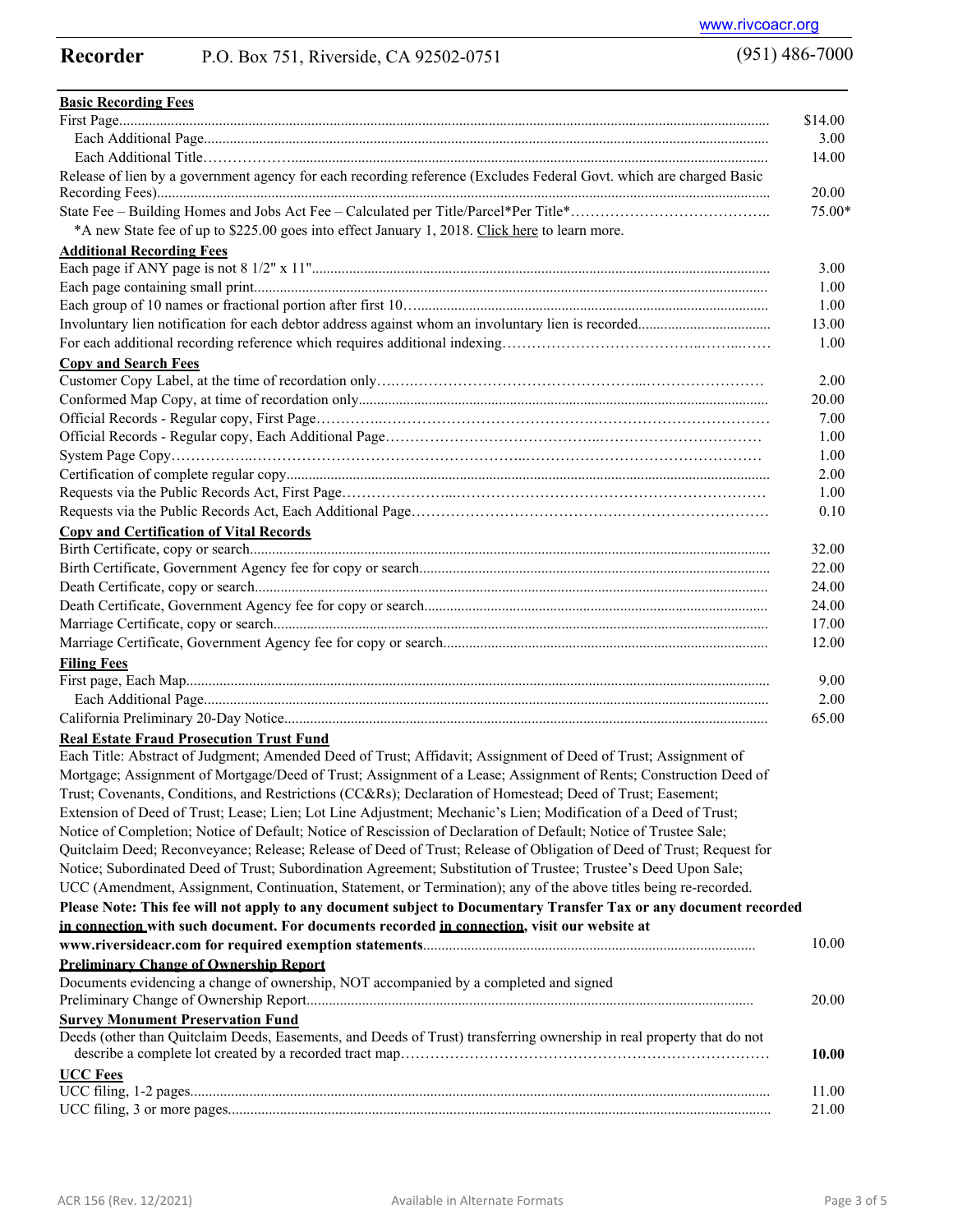## **RECORDER FEE SCHEDULE, continued...**

| <b>Other Fees</b> |         |
|-------------------|---------|
|                   | \$32.00 |
|                   | 73.00-  |

**NOTE:** Per Ordinance 516.3, a processing fee may be deducted from refunds resulting from overpayment of fees.

DISCLAIMER: The information contained herein was valid at the time of publication. The Assessor-County Clerk-Recorder reserves the right to modify, change or make improvements at any time, without notice, and assumes no liability for damages incurred directly or indirectly as a result of errors, omissions or discrepancies.